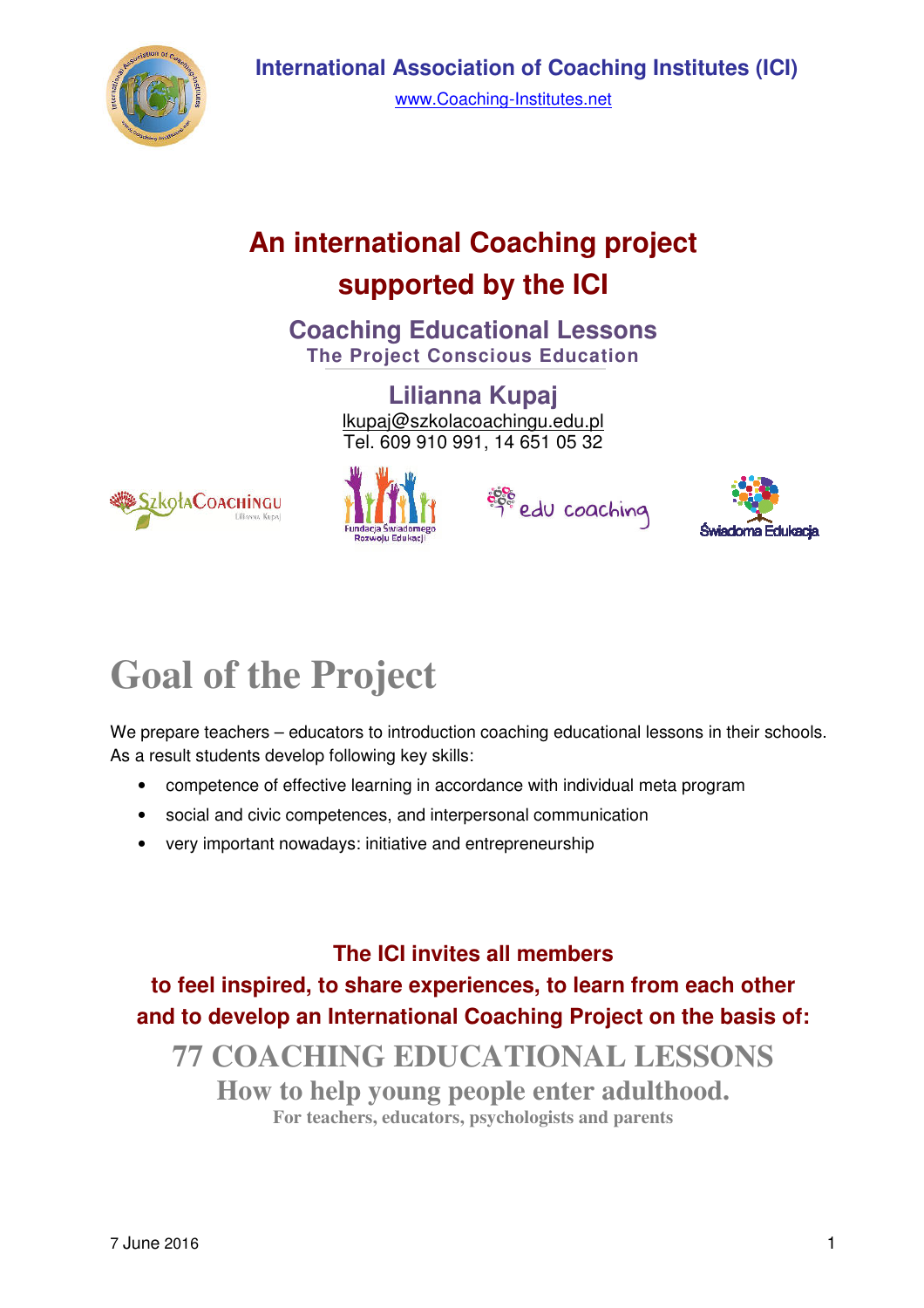

## **Inspiration**



The inspiration to write this program is the desire to help children live in happiness and love.

We believe that every child has potential, life goal to discover and realize, and we - adults, both parents and teachers, we are here to help them. We believe that the key to life is to recognize and unleash potential and develop those talents that are given to us and to our children.

So that, to help young people - we need to start with ourselves. What can we give them if our heart is cold, sad or frightened? We will not be reliable, saying: - Take care of yourself - when we do not care about ourselves, - Love yourself - when we do not love ourselves, - Do not be afraid ! - if we are afraid , - Trust me - if we do not trust our lives.

Our idea is that the first teacher should do exercises for himself, experienced the effects and then reliably

conducted classes with their students.

The textbook contains practical lesson plans and necessary part of the knowledge given that the teacher can lead lesson independently by himself.

Coaching methods are basic tools for teachers, used to work with students and parents in modern educational institutions around the world.

They are the prevention of aggression and peer violence. Liberate the potential of individuals and team, increase motivation and efficiency of both: in the area of task and relational. Project **"Coaching educational lessons"** prepare teachers to conduct lessons based on textbook of coaching methods and techniques. Teachers and students will achieve better results in learning.

The project involves 60 hours to prepare teachers to conduct educational lessons. Estimated time needed for this is one school year (10 months). During the course teachers will learn coaching competences and the rules of their application in relation to the student. As training material will be used textbook, included educational lessons plans: "77 educational lessons" edited by Lilianna Kupaj and book: "Coaching competences in teacher work. How to de**velop student's potential in school"** co-authorship Lilianna Kupaj, Wiesława Krysa. In the practical part of course, teachers will observe conducting educational lessons. During the process there will be together discussing various scenarios and providing feedback to teachers. Project provides pilotage in dozens of secondary schools in Poland.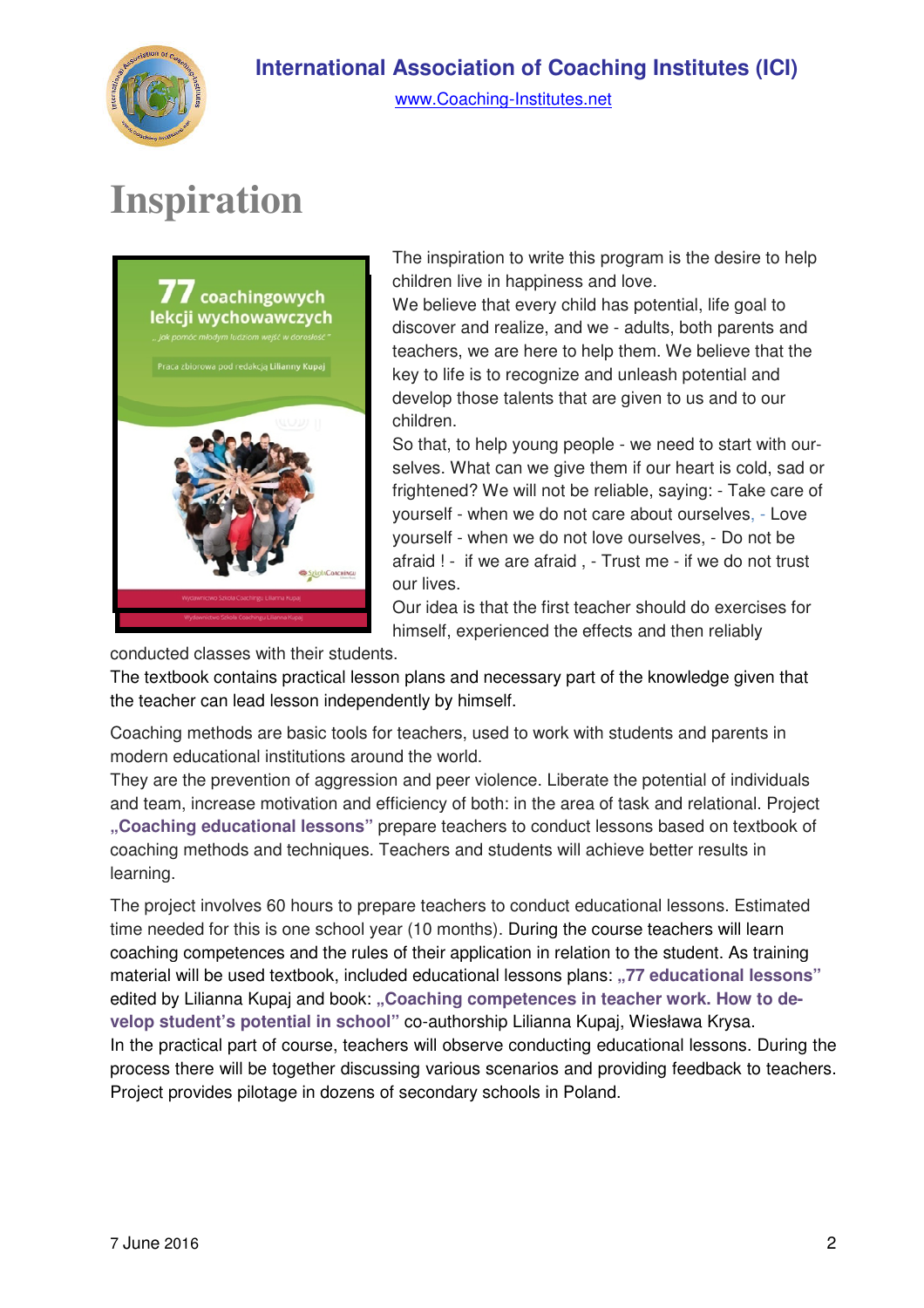



www.Coaching-Institutes.net

# **AUTHORS**

Lilianna Kupaj, Wiesława Krysa, Karolina Żmudzka, Marzena Konieczny **"77 coaching educational lessons" is a publication edited by Lilianna Kupaj.**  Co-authors are teachers, educators, psychologists and coaches permanently cooperating with the educational community. They have a lot of experience in their profession and highly coaching qualifications confirmed the polish or/and international accreditation. We are member of ICF, ICI, Izba Coachingu. Our coaching programs are accredited by Board of Education. We are entitled to issue Ministry of Education certificates. We are entitled to independent accredit in ICI.

**Lilianna Kupaj** is the owner and managing director Lilianna Kupaj School of Coaching, CEO



and Founder of Foundation named "Conscious development of education". She is a precursor of implementation educoaching in Poland. In 2015 obtained the title of "Social Competences Creator". In 2012 nominated for Women's Entrepreneurship ambassador. The author of 4 coaching books, working with Wolters Kluwer. University lecturer and Management Consultant. Accredited Coach Master Trainer ICI. Author and trainer of the annual program "The School of Coaching". Her passion is to support customers in their journey of discovering their own potential and talents. She is inspired by the efficiency of the use of coaching techniques in education.

The most important values in her life are love and faith in other people. She often stays in the forest to connect with nature. She is married to Chris and Maciek and Justynka mother. She considered herself as happy and fulfilled woman.

## **Program Description**

The book includes 77 educational lesson plans. It can be used to conduct lessons in courses: Education for life in the family or Entrepreneurship.

**In first class student will learn coaching competences that will develop the core social skills.** Here is proposed curriculum:

- 1. Setting goals
- 2. Planning and achieving results
- 3. Building relationship (building trust, respect and safety )
- 4. Coaching communication
- 5. Careful listening
- 6. Asking questions